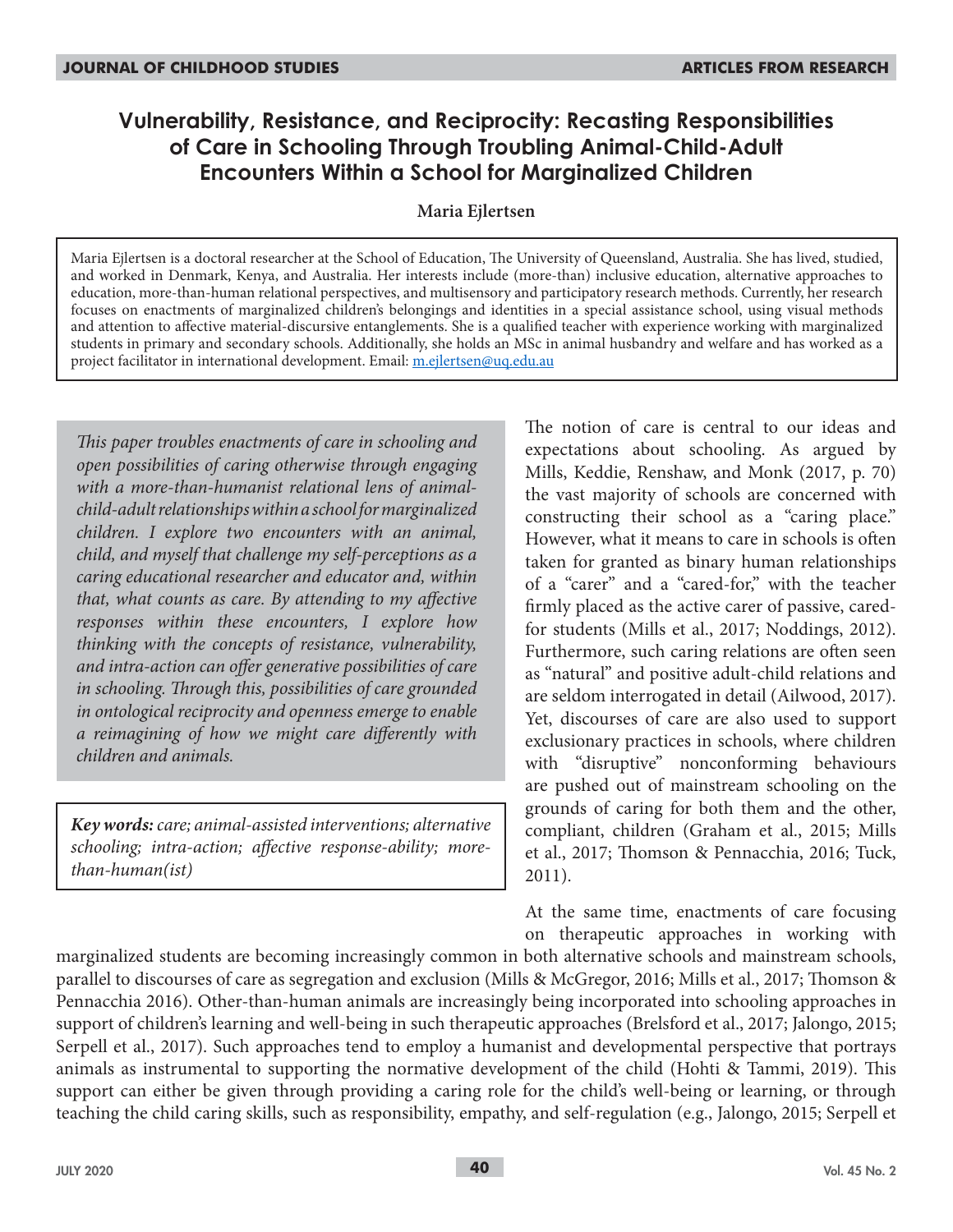al., 2017). Additionally, perspectives of animals as nonjudgmental, innocent, and unable to "speak back" tend to dominate (Tipper, 2011). However, while children frequently draw attention to the importance of animals when asked about what matters to them in their lives, these relations are rarely explored in depth (Tipper, 2011).

Furthermore, as Thomson and Pennacchia (2016) warn, therapeutic and animal-assisted approaches to care in schools often retain a core function as "disciplinary regimes of care" that ultimately aim for behavioural compliance and normativity within the frames set by schooling. For children who are marginalized in schools, such a lens of caring animal-child relations invites a deficit perspective of them as flawed and in need of being fixed in order to "fit in." For the animals, it reduces them to passive instruments. Yet, it is noteworthy that, while educator-child care relations tend to maintain presupposed, fixed carer and cared-for roles, the caring roles in animal-child relations are often less clearly defined and more dynamic. Hence, animal-child relations provide promising avenues for exploring possibilities of care beyond normative notions of adult-child care relations in schools.

The role of animal-child relations in reworking how we view and do education is increasingly being explored in educational research (e.g., Hohti & Tammi, 2019; Somerville, 2018; Taylor & Pacini-Ketchabaw, 2015; Tooth & Renshaw, 2018). This paper contributes to such work by exploring what a focus on animal-child-adult encounters through a more-than-human(ist) relational lens can offer to understanding enactments of care in relation to marginalization of noncompliant children in schools. In doing so, the paper responds to Thom van Dooren's (2014) call to hold ourselves accountable to our enactments of care by asking, "What counts as care and why? How else might care be imagined and practiced? In short, *what* am I really caring for, *why*, and at *what cost* to whom" (p. 293, italics in original)? How might placing care at the centre of our work "remake ourselves, our practices and our world" (van Dooren, p. 294)? And, following Haro Woods et al. (2018, p. 46), "how might we mobilize care to "do otherwise" … [and] what might be required of us … to open up space for such possibilities to emerge?"

## **Making sense of animal-child-school encounters**

This study is grounded in a relational "ethico-onto-epistemology" (Barad, 2012a) that is attentive to the "more-than human(-ist)" relationships we, as beings on Earth, are part of. This perspective does not see any beings (animate or inanimate) as fixed, separate, and independent beings. Rather, we are continuously expressed and defined through our relationships with the human and other-than-human world that we are part of and responsible to. This also implies that there are no fixed truths to be known about the world from a detached perspective. Instead, we can only ever know through being in relation with others. Knowing is therefore not primarily a function of the rational mind. Instead, knowing is a doing that is continuously emergent and embodied through our more-than human relationships. As such, being, knowing, and responding ethically to another are not seen as separable from each other. Such ways of making sense of the world have long been articulated from various Indigenous perspectives (e.g., Deloria 1979; Kimmerer, 2013; Kuokkanen, 2007; Lloyd et al., 2012) and have been taken up by other perspectives, such as eco-phenomenology (e.g., Abram, 1997) and the posthumanism and new materialisms (e.g., Barad, 2007; Braidotti, 2013; Haraway, 2008). The term *more-than-humanist* builds on *more than human*, coined by David Abram (1997). I use more-than-human(ist) to (1) emphasize the importance of considering other-than-human beings rather than solely focusing on the human and (2) to move beyond a rationalist, Cartesian perspective of the human in the world. I chose such a perspective because it resonates with how I have always already experienced the world I am of and because it allows me to make sense of and articulate important aspects of the research. I do not aim to "decenter" the human, "move beyond the human," or pretend to be able to speak for other-than-human beings. In this paper, I primarily draw on Karen Barad's concepts of posthumanist performativity and intra-action to set out the specific conceptual frames for analysis within the above-described relational lens. I do so because of the distinctive possibilities for analysis the concept of intra-action offers, as will be apparent in later sections.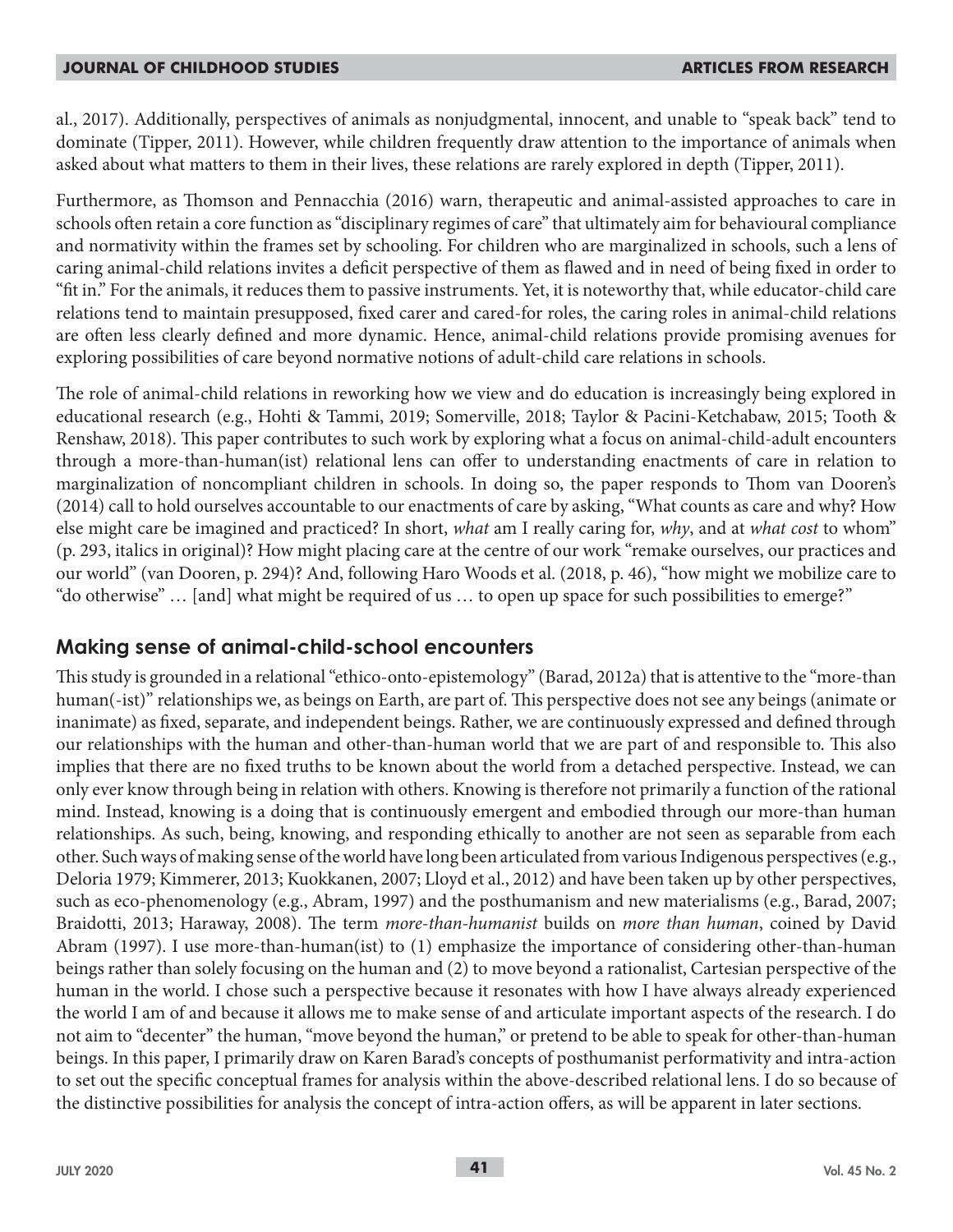## **More-than-human(ist) performative intra-action**

There need not be "a doer behind the deed," the "doer" is variably constructed in and through the deed. (Butler, 1990, p. 181)

Existence is not an individual affair. Individuals do not precede their interactions; rather, individuals emerge through and as part of their entangled intra-relating. (Barad, 2007, p. ix)

Barad draws on Judith Butler's notion of performativity, which troubles the humanistic perspective that subjects exist prior to their interactions with the world around them and accounts for the processes through which subjects are constituted as intelligible (Butler, 1990). As the above quotes illustrate, performativity sees individual subjects as being given meaning (i.e., coming into being) through continuous iterative enactments. While Butler tends to focus on how human beings are given meaning and come to matter, Barad insists more explicitly on exploring the ways both human and other-than-human beings come to matter in relation to each other (Niesche & Gowlett, 2019). Furthermore, while Butler arguably maintains interactions between separate human subjects and nonhuman objects as the centre of analysis, Barad not only questions the distinction between subjects and objects but also explores how the very boundaries between any subject/object are enacted and how this comes to matter. To this end, her idea of intra-action is central.

Intra-action, as opposed to interaction, makes explicit the ontological inseparability of subjects/objects prior to the iterative acts that define their boundaries. It emphasizes that the boundaries that separate beings are continuously cut and recut through our performative intra-actions within the entangled relations we are of. As such, individual beings (animate and inanimate) never exist in singular but are always plural as individuals emerge through their relations to each other. The subject/object boundaries that sediment depend on which (intra)actions are given attention and made to matter. Hence, questions of individual agency are decentered and responsibility for the different cuts that are enacted and how they come to matter is put centre stage. Here, the term "being" simultaneously signifies a materially embodied form and an active performative verb of be-ing in the world (Butler, 1991), a beingin-doing and doing-in-being continuously shaped through our relational intra-actions. I use the term *being* rather than *becoming* to counteract the future-oriented focus on the child becoming a rational autonomous adult that is common in developmental childhood studies, as well as to maintain a focus on the responsibilities to that which is already *being* enacted and enabled rather than the not-quite-here-yet of becoming.

## **Affective response-ability as an embodied, emergent approach to research**

The research approach for this study emerged during the research as I sought to make sense of my own and others' responses within the research process. Based on my experiences in participatory agricultural development and as a teacher and teacher aide working with marginalized children, it was important to me to reject the role of an authoritative, expert researcher. Therefore, I did not set out to employ a set of clearly outlined and predefined methodologies and methods. I aimed to be open to how those (not) participating in the research shaped the process and to relinquish some control over what the research should look like. I conceptualize the emergent research approach as "affective response-ability."

Several scholars engage with the term response-ability within a more-than-human relational lens, including Kuokkanen (2007), Haraway (2008), and Barad (2012a, 2012b). In alignment with the conceptual framework presented above, I mainly draw on Barad's writings here to articulate the perspective of response-ability engaged with in this study. Barad suggests that being response-able requires an openness to be in relationship with an "other" that allows for the other to respond otherwise, as well as being responsive to their responses by accounting for the cuts that are intra-actively made (Barad, 2007). Such a response-ability cannot be intentionally calculated as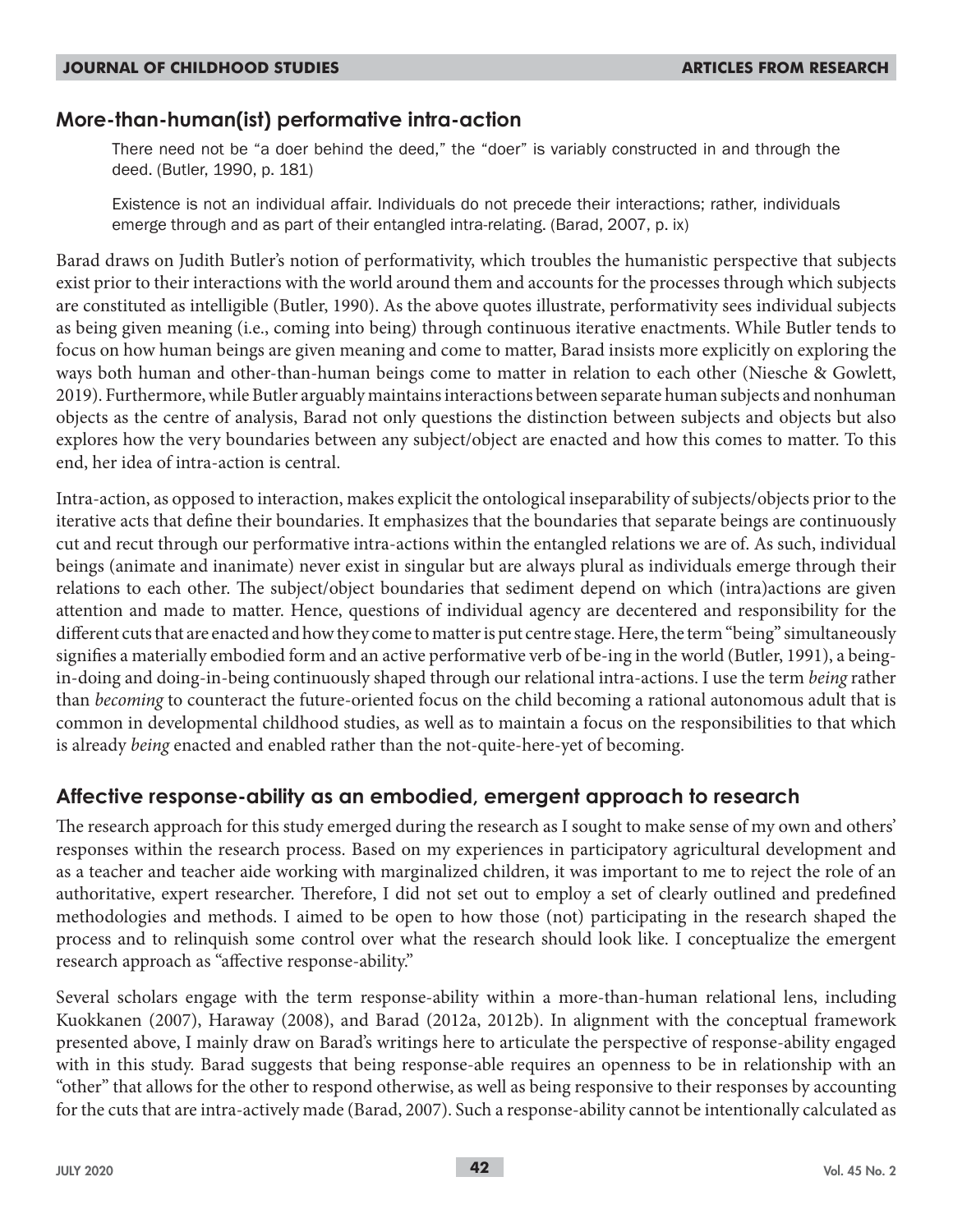this would limit what can be imagined by a response-able "I" (Barad, 2007, 2012a). Being response-able holds me accountable for my own intra-active entanglements within the research and the responsibilities this entails in how certain ontological and individualizing "cuts" come to matter over others in the research encounters. It requires being attentive to the *affective* responses I experience in the research encounters and "staying with the trouble" they pose (Haraway, 2016).

Affect is here conceptualized as a material embodied form of knowing-in-being that is felt as physiological sensations of (dis)comfort in my intra-actions with the world I am of, without necessarily belonging to me alone. This perspective differs from notions of affect that draw on Brian Massumi's work to conceptualize affect as the ability to affect and be affected, and a nonconscious, pre-personal intensity that moves between bodies (Massumi, 2004). Rather, as an approach to research, affect is what alerts me to the continuous process of boundary making and remaking taking place through my performative intra-actions with the more-than-human world within specific encounters. It is not the process of boundary making itself but rather the knowing-in-being of the process. This knowing-in-being is often beyond cognitive articulation and reasoning but not beyond consciousness. It is what makes me drive my spouse crazy by trying out numerous different seats at a café before being at ease, and the visceral sense of dis-ease when attempting to fulfill "perfectly reasonable" expectations of social engagement that nevertheless leave me feeling compromised. And it is what forces me to return to certain encounters in this research again and again.

## **Ubuntu School and Helping Hearts Animal Rescue Centre**

Ubuntu School is an independent school located in South East Queensland, Australia, catering to approximately 115 boys aged 8–15 years. Most of the children at the school have been pushed out of mainstream schooling through multiple suspensions and exclusions due to disruptive, nonconforming behaviours. The starting point for the research project with Ubuntu School which this paper draws on was student belonging in school. Working with marginalized students in mainstream schools, I had experienced the complex processes of students, and myself, oscillating between various levels of engagement, resistance, and resignation with the prevailing frames of schooling. I was interested in exploring these processes of becoming a subject of schooling in a manner that would embrace complexity and nonlinearity, as well as allow a focus on what matters to the students themselves. Belonging as a dynamic and relational concept invites exploration of affective, spatial, nonhuman, and material aspects in shaping processes of subject formation (Cuervo & Wyn, 2014; Wood & Waite, 2011; Wright, 2015; Yuval-Davis, 2006). As such, a focus on student belonging in school served as a rich conceptual and methodological entry point.

I visited Ubuntu School approximately twice a week over a four-month period in 2018. During my first visit, staff and children were informed about the research project and their potential participation in detail, and they had invited me into their classrooms. Throughout the visits, I participated in whole-school events, classroom activities, and excursions with the children and staff. During my visits, I would take part in group activities, assist the classroom staff with activities, and support children as requested. I recorded conversations with eight children and 13 school staff about what matters to the children's sense of belonging in school. Conversations with participating children centred around photos taken by each child of places and things that "matter to how they feel about school and their sense of belonging at school." Each child was given a tablet and asked to take any photos they wanted while at school or on excursions. Based on consultations with school staff, I walked with each child as they took their photos to provide support and supervision. The conversations and encounters referred to in this paper involved children aged 9–12 years, as well as staff. All names used in reference to places, animals, and humans are pseudonyms.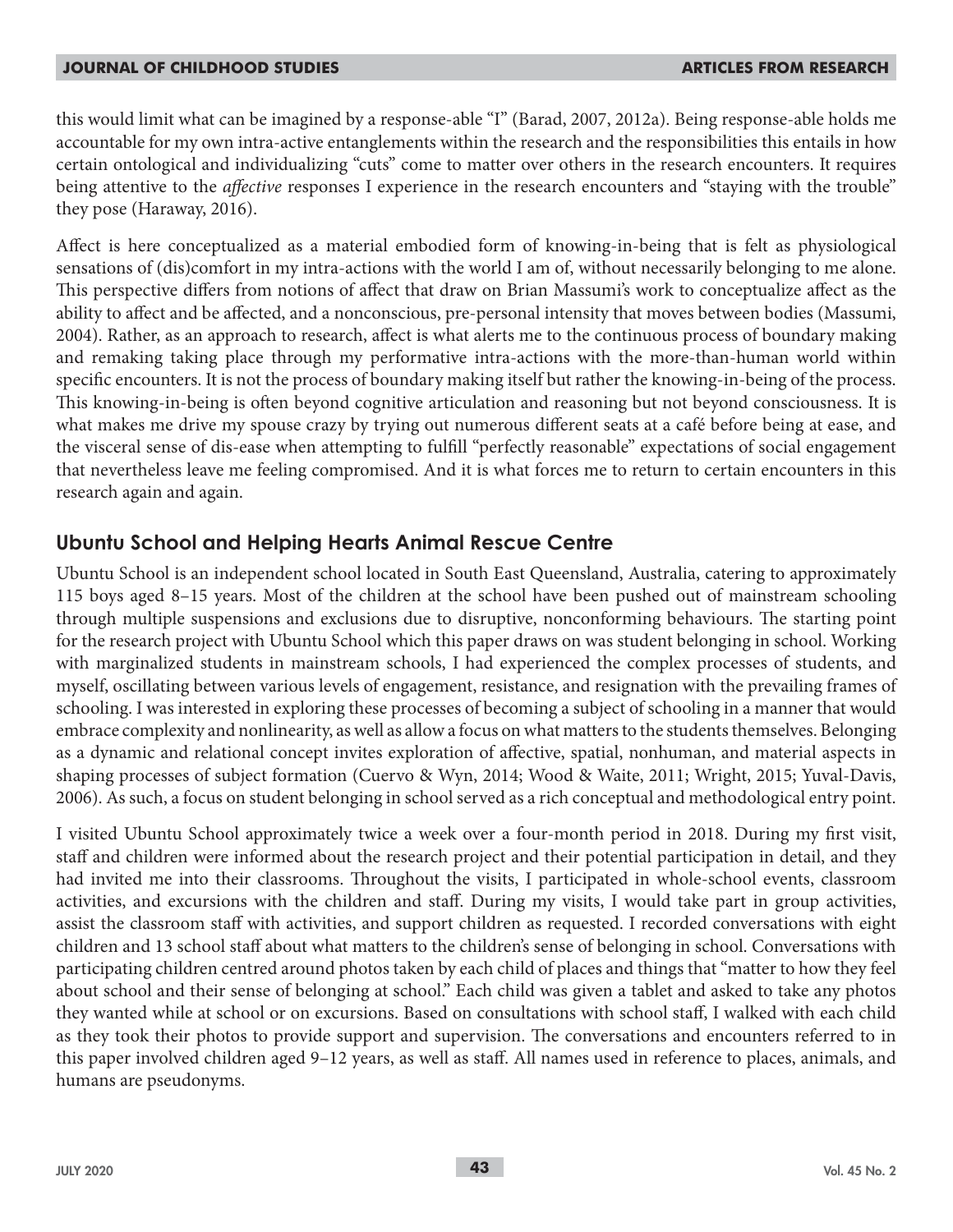## **Animal-child relations at Ubuntu School**

The school offers a broad range of co-curricular activities, including a weekly visit to Helping Hearts, a small, local animal rescue centre. Helping Hearts is the home of "Joyce," who runs the centre on a semi-suburban acreage. The number of animals living with Joyce varies; however, the "regulars" include four dogs, one horse, two ponies and several cats, chickens, ducks, and guinea pigs. The visits to Helping Hearts are largely unstructured. The children follow a loose routine of first going to the paddock. Here they are free to roam around and interact with the animals there, typically the horse, ponies, dogs, goats, and sheep. Next, they go to Joyce's house, where they collect eggs, interact with the smaller animals on her veranda, and have a drink and a snack. Each class at the school also has one or more "class pets" which are regularly brought to school by the teacher they live with.

When asked to take photos of things that matter to how they feel about schooling and their sense of belonging in school, the children participating in the research repeatedly photographed and later talked about animals, including the class dogs and the animals at the rescue centre.

[Of all the photos, which matters most to you?] Oh, well, obviously, it's the dog … because the dog is cute. ("Reuben," student)

When asked why, several children referred to being calm in the animals' presence but were somewhat tentative in articulating why being with the animals made them feel calm:

[How does "Daisy" (class dog), her being there, make a difference to you?] … I don't know. (Reuben)

Because … animals can calm down people … like since Daisy has been here, I've felt a lot more calmer. [So what do you think it is about Daisy being here that makes you feel calmer?] Well, I don't know … it's like … when we feel angry, they let her off the lead, because she is on a lead. And Daisy comes to me, or other boys. Yeah, and it's good. ("Austin," student)

[Being with animals] keeps people calm, it's a reward for people being good ... it's just calming, they understand you and everything. They understand you in ways humans can't. ("Ben," student)

When school staff were asked about why the animals at school seemed to matter to the children, similar sentiments of keeping them calm were expressed:

"Bear" [class dog] was here the other day and they all loved having some kind of [interaction with him]. And that's their kind of coping mechanism to calm themselves down too. ("Mike," youth worker)

I think it's just like, they [the animals] are just so peaceful and you just get such a calm feeling when you're feeling crappy. Like for me personally, I know she's my dog, but in the afternoons if we've had a really bad day and she's been in there [staffroom next door], if I open the door and let her in here, it's almost like everything's better. Like you lose that anger and that feeling of just not … feeling crap. I don't know, it's just like an automatic release of that. ("Hannah," teacher)

Here, children and staff alike reinforce perspectives of the children at the school being angry individuals whose belonging in school rests on managing their anger and remaining calm. The animals are instrumental in supporting this agenda. This can be seen as reproducing dominant enactments of care in mainstream schools that focus on teachers ensuring behavioural compliance (Mills et al., 2017; Thomson & Pennacchia, 2016). However, the above quotes also illustrate the sense that there is more to these animal-child-school relationships that cannot easily be articulated—something which is also noticed by a teacher in Hohti and Tammi's (2019) research with animals and school-age children.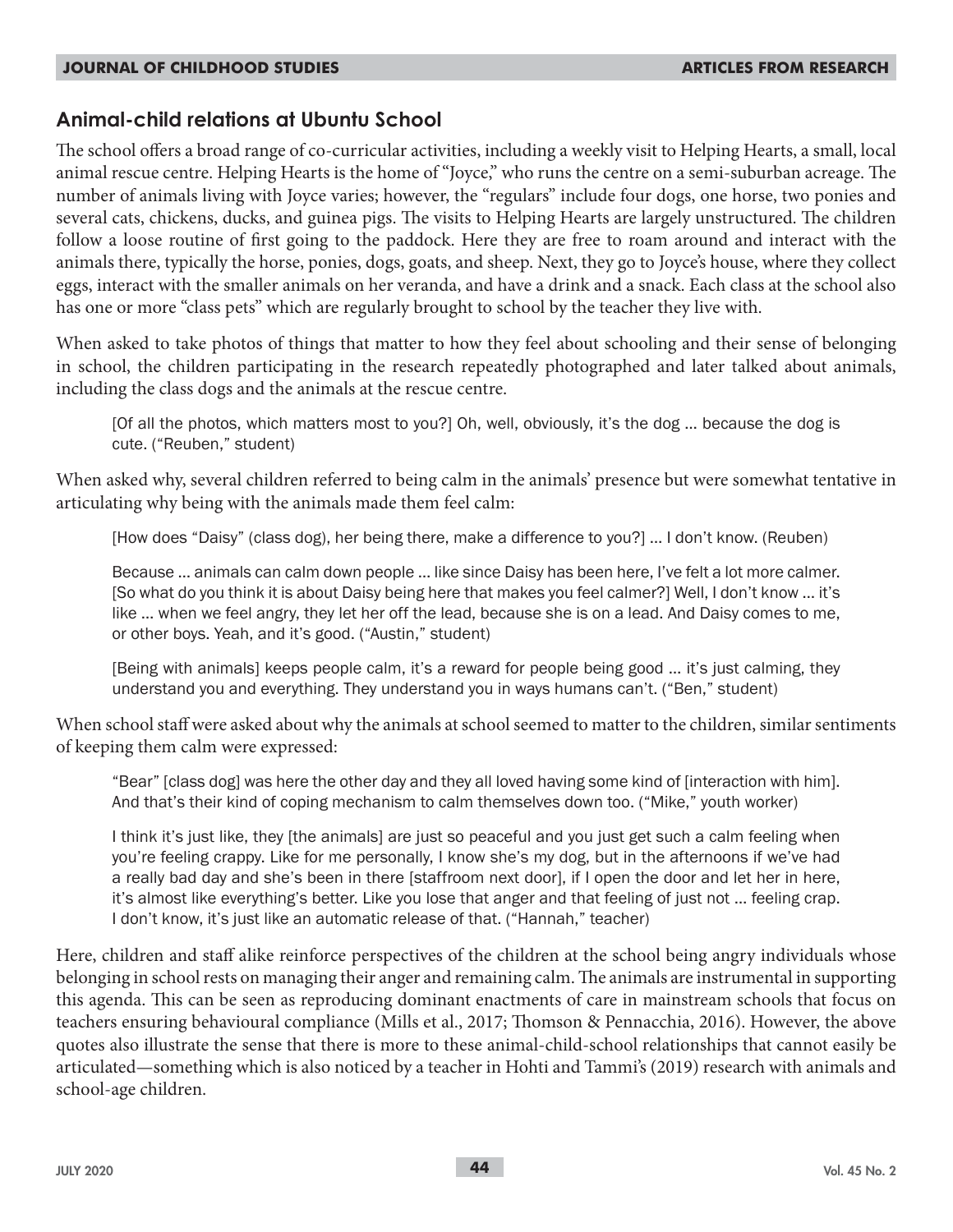The two encounters that are the focus of the remainder of the paper are from one of the weekly excursions to Helping Hearts. In both encounters, a child is on their own with an animal and in different ways is disrupted by me. I use these unintended disruptions as entry points for exploring the notions of care these encounters disrupt and to suggest how attention to the entangled animal/child/researcher/school relations might allow for other, potentially more subversive, responsibilities of care to emerge.

## **Care through resistance, vulnerability, and reciprocity in an animal-child-researcher encounter**

Cookie is grazing as I walk across the paddock toward him and Kevin, skipping over the small stream winding through the grass. Kevin took Cookie for a walk in the paddock but now seems anxious to take the pony back to the shelter up the hill. He stands in front of Cookie holding the lead rope attached to the halter, calling for him to follow. The other staff and children are leaving the paddock, and I move toward Kevin and Cookie to offer my help. As I get closer, Kevin does not appear to want my help. Torn between not wanting to impose and not wanting to leave Kevin on his own, I discreetly walk up behind the pony, hoping this will make him move along. Cookie continues to graze without looking up, while Kevin appears to get increasingly frustrated watching the others leave. It is his first visit to this place, and I imagine that he does not want to be left behind. I give Cookie a gentle but firm push on the hindquarters to get him moving. The reaction from Kevin is instant and strong: "You can't do that!" I tell Kevin that it won't hurt him. "It will just let him know what you want." "You can't make him do that" Kevin responds, upset. Cookie continues to graze, and I offer to stay with Cookie so that Kevin can catch up with the others. Rather than answering, he attempts to take off Cookie's halter. He struggles with opening the buckle and I again offer to help. He reluctantly accepts my help after further unsuccessful attempts. The halter strap is old and frayed, and as I lift the buckle to wedge the strap out, Kevin yells, "Stop! You're hurting him!" The next moment, the halter comes off and falls to the ground, leaving Cookie to continue his grazing without once lifting his head. Kevin runs after the other children and staff and I follow behind with halter and lead rope in hand.

This encounter could be brushed off as an insignificant event in an otherwise intense school setting, where my wellmeaning offer to help was unwanted yet necessary to ensure Kevin was not left behind on his own with Cookie. It could be seen as Kevin overreacting and shouting at an adult without valid reason and thus being in need of reprimand, as would be the case in many mainstream schools. However, the encounter stays with me and will not let go. Tuck and Yang (2011) speak of youth resistance as "identify[ing] and exploit[ing] hair-line fractures and fault lines within systems" (p. 525). Here, Kevin's and Cookie's resistance within the encounter offer an opportunity to interrogate the fractures and fault lines of paternalistic and therapeutic perspectives of care in animal-child relationships and schooling. Through a lens of more-than-human performative intra-action, I draw on Butler's (2016, 2020) writing on vulnerability and resistance and Kuokkanen's (2007, 2010) writing on reciprocity and learning to further consider how this might enable us to imagine caring relations in schools differently.

Butler (2020) troubles the justice in characterizing specific groups or individual beings as vulnerable and in need of care, if "by care we mean an ongoing and unconflicted ... disposition of paternalistic care" (p. 3). Rather, she encourages an exploration of how vulnerability and resistance work together to variously enable and disable opportunities for care. She uses the phrase "resistance to vulnerability" to show how dominant authorities' responses to resistance, such as public demonstrations, often are harsher than seemingly necessary because the resistance by "vulnerable" groups exposes their own vulnerability. Hence, she highlights how, through groups or individuals being designated as "vulnerable," powerful resistance can also emerge, that is, resistance through vulnerability. Therefore, attending to the multilayered resistances in an encounter and the vulnerabilities that emerge in acts of resistance may create possibilities for being otherwise.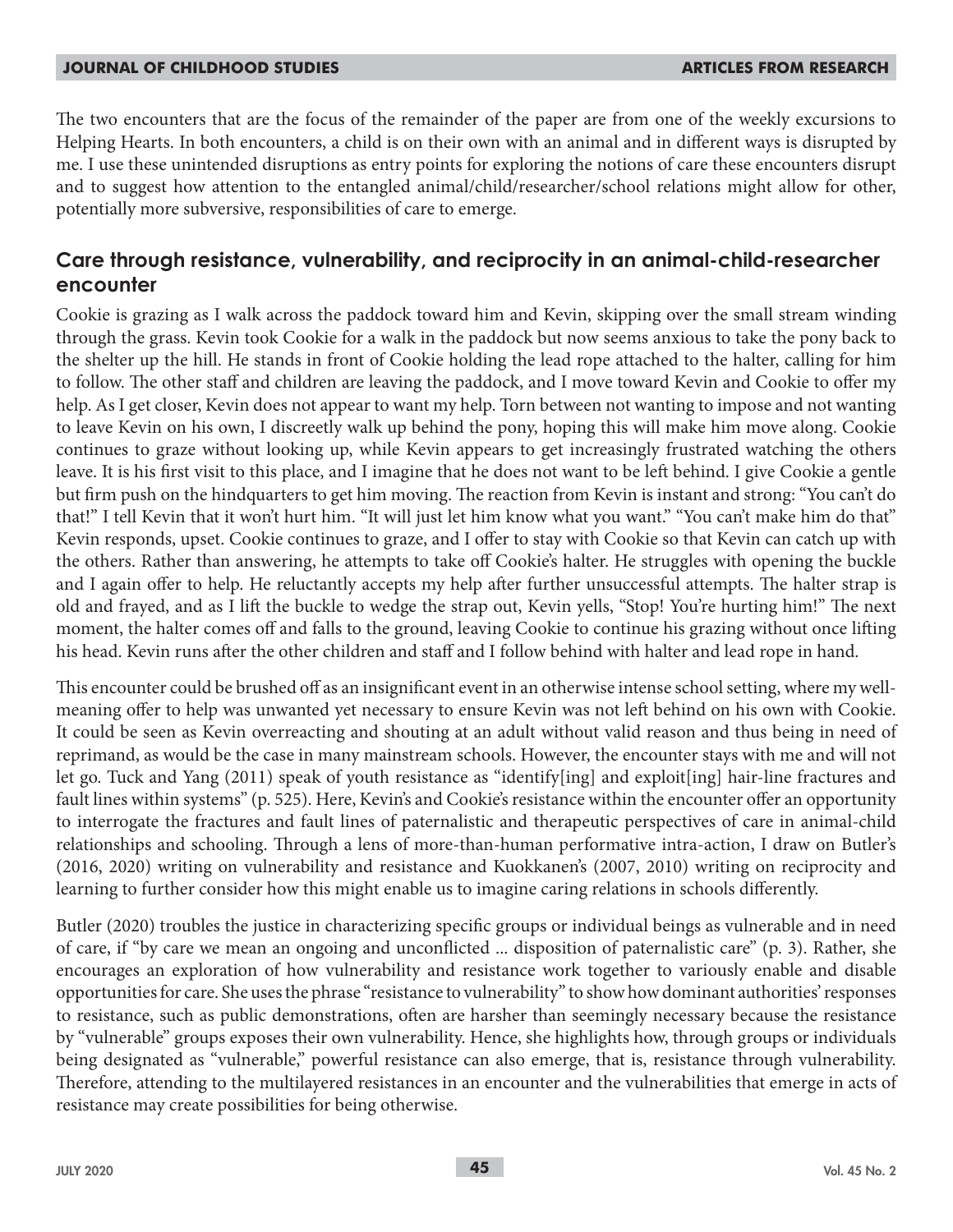Both children and companion animals are often seen as inherently vulnerable and in need of care (Gorur, 2015; Hohti & Tammi, 2019). From a lens of performativity, this is a precarious positioning that requires continued reenactment in order to be upheld; both Kevin and Cookie challenge this positioning. In schools, the perceived resistance by some children who are unable or unwilling to comply with expected behaviours negates their claim to vulnerability and care in favour of the school's (i.e., principal's, staff 's, and other parents') resistance to vulnerability. Instead, the children are positioned as risky and "at risk" (te Riele, 2006) to themselves, others, and the system of schooling itself. Similarly, a companion animal's claim to care rests on conforming to our human lives and expectations of what makes an agreeable companion. Stepping outside of the parameters of innocence and vulnerability, regardless of the underlying issues, can quickly lead to sympathy being withheld, as anyone living with an anxious, reactive dog will know. Many of the animals coming to Helping Hearts are, like the children, there because they were unable or unwilling to conform to expectations and/or became too burdensome to care for.

Being response-able to the discomforts I experienced through Kevin's and Cookie's resistance to my help forces me to stay with the vulnerability it exposes in my perception of myself as a caring researcher, educator, and animal lover. When my (to me) discreet attempts to help Kevin were resisted by Cookie's indifference and Kevin's strong reaction, my position as a knowledgeable and caring researcher / educator / horse owner helping Kevin to "care" for Cookie was challenged. Our roles shifted: I, the knowledgeable researcher/educator caring for the vulnerable student in need of help with the aid of the instrumental and willing pony became a perpetrator, while Kevin became the carer and Cookie the vulnerable cared-for. However, Cookie, by being seemingly indifferent to the unfolding drama, powerfully unsettled any such simplified notions of care by disrupting both our claims (mine and Kevin's) to the role of carer. Rather than teaching Kevin about horses and positioning him as a nonreactive horse carer through my caring, I was taught about what it might mean to care by both Kevin and Cookie. My involvement shifted, from needing to intervene and manage both Kevin's and Cookie's resistance, to acknowledging and allowing possibilities for response that change the caring relation. Thus, exploring the complexities of multiple threads of caring taking place in the animal-child-researcher encounter (Hohti & Tammi, 2019) offers every-body involved alternate ontological possibilities.

Embracing rather than resisting vulnerability and the discomforts that may follow enables possibilities of care as ontological reciprocity. It suggests a possibility of care where "the sense of exposure to the other is crucial" (Barad, 2012b, p 217). It is an ontological reciprocity that accepts uncertainty and letting go of control and is open to everyone involved being affected through the caring relation. Like the circular reciprocity of the gift offered by Kuokkanen (2007), such reciprocity does not rest on symmetrical relations of giving and taking between individuals. It cannot be reduced to moral obligations or zero-sum transactions. Rather, such reciprocity emphasizes the primacy of relationships over individuals and embraces the mutually beneficial opportunities for learning and being differently. Here Kuokkanen (2010) importantly distinguishes between a learning which seeks to "know the other" and a learning in order to receive. Rather than assuming the entitlement (or even possibility) to know the other, or to know what is best for the other, a reciprocity grounded in a willingness to learn to receive allows for sedimented boundaries of "oneself" to be loosened and reworked in ways that extend this opportunity to the others in the encounter without imposing whether and how the opportunity is taken up. I cannot speak on behalf of Kevin and Cookie. Nevertheless, by being open to be affected and undone by the multiple possibilities of caring in the encounter, I experience the encounter in a new light, which offers everyone involved greater ontological possibilities to respond and be otherwise, not least myself. In the next section, I build on this idea by exploring how a child/cat/living-room/researcher encounter might further add to such possibilities for caring otherwise in schools.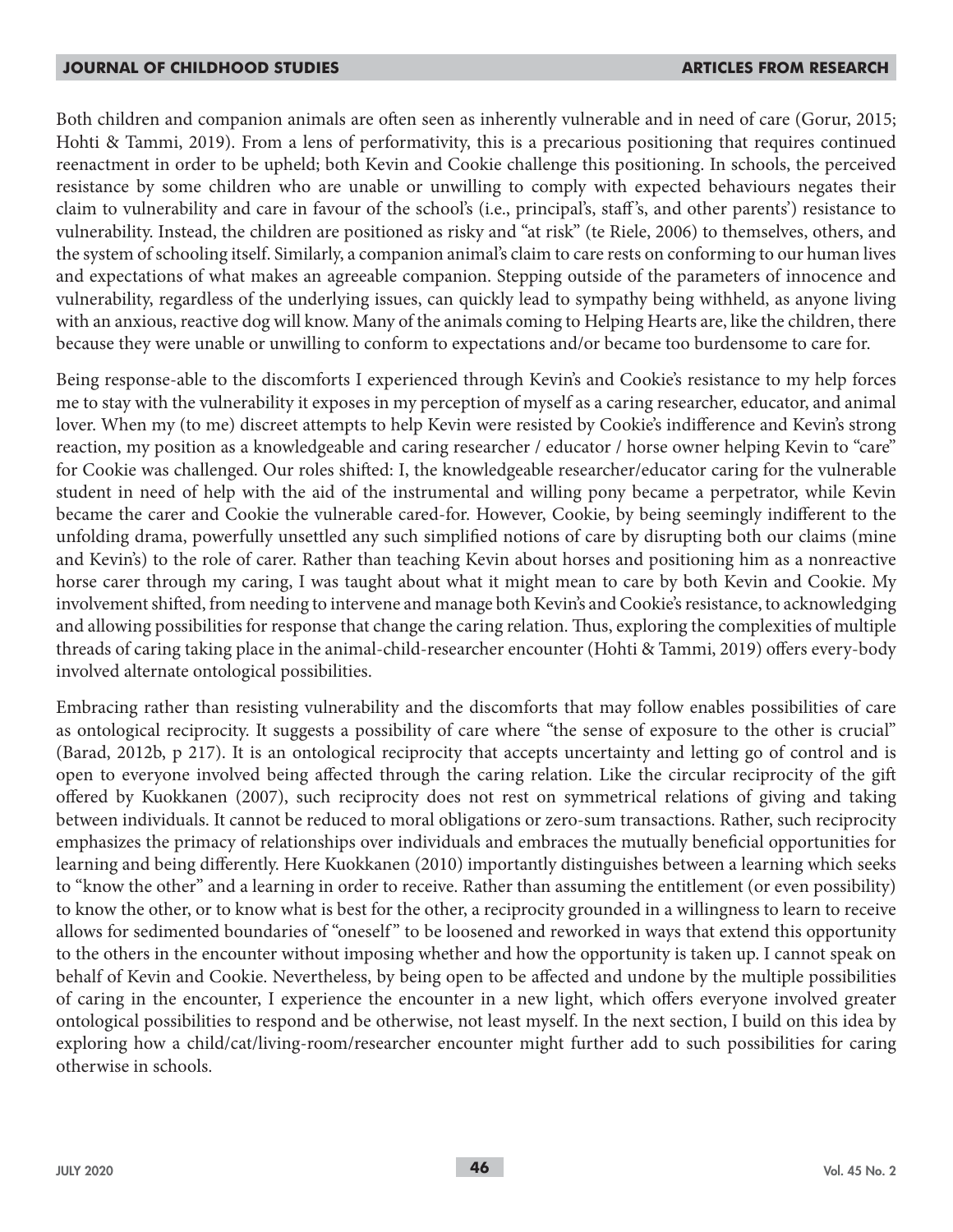## **Care as infinite alterity in an animal–child–living-room encounter**

While sitting on the veranda with children holding ducklings and guinea pigs, I notice that Ben has moved into the adjacent living room. He is crouching on the floor across from a scrawny black and white cat with only a small stump for a tail. He is patiently holding out his hand, waiting for the cat to touch it. After initial hesitation, the cat moves forward until his nose touches the hand. Then his whole face and body touch and rub against Ben's arm and legs. I came along to the animal rescue centre because Ben asked me to be here. He wanted to take photos of the animals and needed me to bring the school's tablet. I move toward the living room, but before I get to the doorway, Ben stands up and leaves. I stay on the veranda talking to some of the other boys and Ben walks back in to sit with Tux. A few minutes later, I walk back to the living room entrance and quietly tell Ben that the tablet is available if he wants to take any photos. He answers "no" under his breath and walks away from Tux and the living room again. I feel like I have unwittingly intruded on something important. Fifteen minutes later we leave the animal rescue centre without having taken any photos.

Again, the encounter stays with me and will not let go. I am left with the struggle to make sense of and articulate what unfolded and how the camera's and my presence altered this. Here I have found Barad's concepts of intra-action and the inhuman indispensable. Barad (2012b) employs the concept "inhuman" to signify the "indeterminate non/ being non-becoming of mattering and not mattering … the liminality of no/thingness" (p. 216) and the "infinite alterity" (p. 218) which is possible within our intra-acting. In other words, an infinity of constitutive possibilities for ontological boundary setting, and thus possibilities of being, exists within each and every encounter but is often not acknowledged and thus the encounter is limited to finite, expected ways of being. To me, this indeterminacy and infinite alterity of the inhuman is what comes closest to describing my experience of the intra-active encounter with Ben and Tux.

Rather than merely reframing the boundaries of who Ben can be (e.g., a child who is good with cats) or identifying with the story of the cat, a suspension of individual subject boundaries of Ben and Tux within the encounter is made visceral. In their entangled encounter, Ben ceases to be a boy needing to be calm and manageable to fulfill the role of a viable student and Tux similarly ceases to be an angry, shy rescue cat. Instead, I argue, the encounter allows for momentarily letting go of notions of "self " and "other." This letting go provides a freedom for both from needing to be or do anything and thus allow a momentary reimagining of what it means to be a "good" student and companion animal. It takes the notion of reciprocity in caring relations even further by suggesting a caring relation beyond a giver and receiver altogether. There is no designated carer or cared for, yet the encounter is caring and rewarding for both involved, as is hinted in later conversations with the woman who runs Helping Hearts Animal Rescue Centre:

I got a new cat here that was really angry and one little voice said: "Can I go in and see Tux? Because Tux really likes me." So, each week [Ben] wanted to go in and see Tux and Tux actually started to trust people. So, his company has actually helped the cat as well. (Joyce)

My presence with the camera interrupted and altered the caring relation between Ben and Tux and I therefore reduced rather than expanded the ontological possibilities of everyone involved in the encounter. This action resedimented them as a student and a cat separate from each other, forcing questions of who is what to whom boy taming cat? cat taming boy?—questions that unwittingly interrupt caring relations of shared vulnerabilities within the cat-boy intra-action and invite a (re-)instatement of (self-) care as resistance to vulnerability, which Ben enacts by leaving.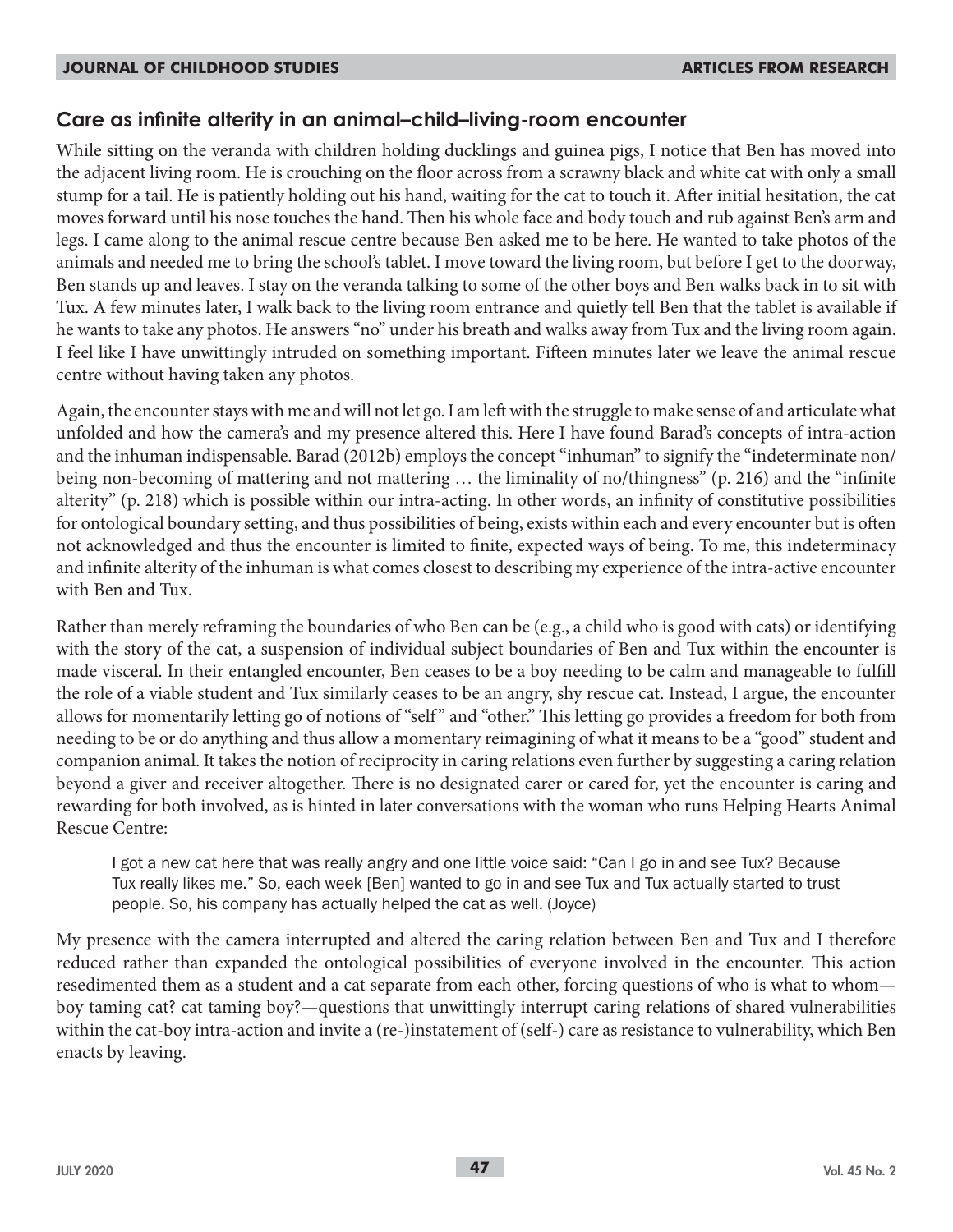## **Responsibilities of caring differently for more(-than) inclusive schooling: Care as ontological reciprocity and indeterminacy**

How would we feel if it is by way of the inhuman that we come to feel, to care, to respond? (Barad, 2012a, p. 81)

Exploring care in animal-child-school relations through a lens of intra-action, vulnerabilities-in-resistance, and the inhuman has allowed for a dynamic and complex perspective of what counts as care in animal-child relations and schools to emerge. As evident in my encounter with Kevin and Cookie, this is not to romanticize animal-child relations or resistance. The role of the animal-child relationship in schooling lies not in their innocent and mutual ability to care for each other, although this possibility may be present and rewarding at times. It does not rest on animals being inherently nonjudgmental, nor passive and unable to "speak" back. Rather, it offers us, as adult human beings involved in education with children, an opportunity to question how our animal-child-adult-school relations can teach us to do schooling differently. Might it be possible, as Hohti and Tammi (2019, p. 11) suggest, "that animals as teachers intervene and ask us to listen differently"?

While I cannot speak for the children and animals in this study, I have pointed to how being response-able to animal-child-adult relations in schools expanded the possibilities of being educator/student/animal and allowed me to be educator/researcher/animal-lover differently. It is my hope that this approach might open possibilities to think and do schooling and animal-child relations differently in ways that will make a positive difference to all involved. Rather than seeing children's noncompliance as defiance or lack of self-regulation (or even theirs alone), perhaps we might see it as a shared expression of "a deep yearning for something better" (Nolan, 2011, p. 570) and an invitation to everyone involved to open up the possibilities of caring differently in schools. You, as the reader, may gain your own insights from these encounters based on the particular entangled relations you are part of. What I have gained, as I return to and am rewoven by the encounters, is an urgency to be present to and responsible for the possibilities of being, knowing, and caring that our everyday acts of care create for everybody—every day. For me, this includes considering how the more-than-human relationships we engage in, within and outside of the classroom, contribute to or detract from the ontological opportunities offered in our caring relations. It also importantly involves recognizing that being in care-full relation as an educator is not just something I do, but something that *does me*, and is done *with* (Haro Woods et al., 2018) rather than *for* or *by* the more-than-human relations I am of.

I suggest that such relations of care with animals and children alike require loosening resistance to vulnerability and being open to vulnerability through resisting normative notions of what it means to care and be cared for in schools. However, the aim of this paper is not to advocate for uncritically bringing (more) animals into schools. Rather, it is to pause to consider how our relations with animals—domesticated and wild, large and small—may offer us opportunities to learn and explore what might be possible in schooling and beyond if we pay attention and are willing to be challenged and changed in our "caring" encounters with children and animals alike. Such an openness cannot solely be rationalized, but rather requires attention to our affective responses within continuous processes of ontological intra-acting and boundary setting. As Barad (2007) notes, "the ethical subject is not the disembodied rational subject of traditional ethics but rather *an embodied sensibility*" (p. 391, italics added). It is through being open to suspend sedimented ontological boundaries and "risk[ing] a shared sense of vulnerability" (Barad, 2017, p. 81) that caring relations emerge. "Jean," a youth worker at Ubuntu School, alludes to this when sharing "what it takes" to work at the school:

You've got to face yourself … you've got to be prepared that you may have to grow, you know. That you may be challenged in ways that you didn't imagine was gonna be part of your experience. But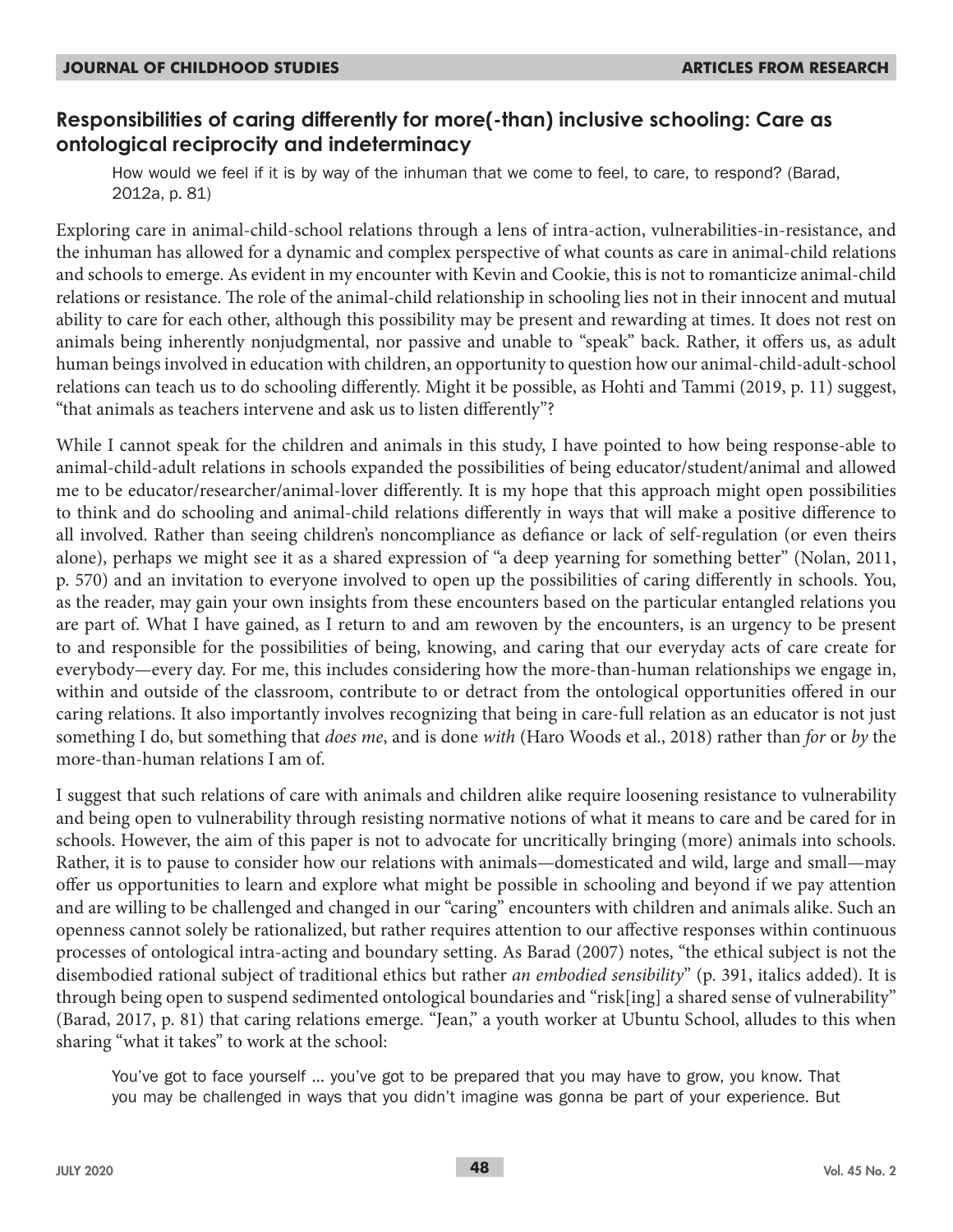ultimately, that's awesome. Because to me you grow and become more of who you already are.

Research within alternative schooling consistently emphasizes the importance of adult-child relationships when working with students who are being marginalized in their schooling (Mills & McGregor, 2016; Shay et al., 2016; Thomson, 2014). This paper contributes to understanding how these relationships may come to matter in schools. It offers an opportunity for those working with children in schools to consider the ontological opportunities that are enabled and made to matter in every intra-action. It suggests a perspective of care as emerging through being in reciprocal relation beyond a designated carer and cared-for. This perspective requires recasting rigid notions of adult-child relations in schooling and enabling respectful reciprocal relationships where every being can learn from each other and has something to give and receive in any encounter. Hence, the concepts of vulnerability and care are untangled from being political and paternalistic tools for making abstract claims of sympathy, labelling individuals and groups, and quantifying variables for "fixing" individuals and systems (Gorur, 2015). Rather, vulnerability and care are reworked to insist on everyone being accountable to the ontological work of the caring relations and responses to vulnerability we are always already enacting. This requires acknowledging the ontological reciprocities and multiplicities of care possibilities in these encounters and suspending simplistic notions of who and what beings can be. Rather than attempting to control and manage the "self " and "others," it invites the question of how we can enable and acknowledge windows of infinite alterity in schooling encounters to allow us all to be otherwise.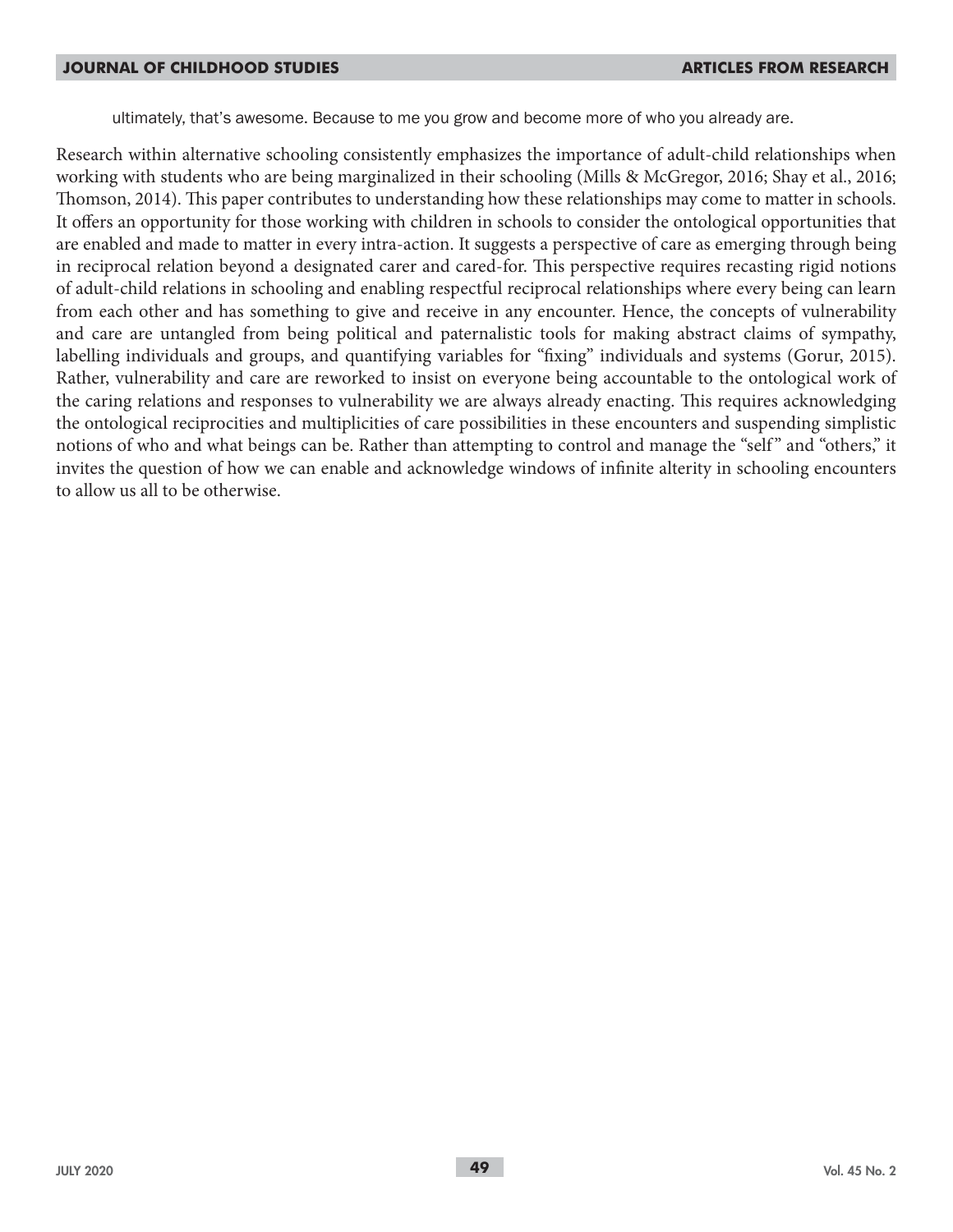### **References**

- Abram, D. (1997). *The spell of the sensuous: Perception and language in a more-than-human world*. Vintage Books.
- Ailwood, J. (2017). Exploring the care in early childhood education and care. *Global Studies of Childhood, 7*(4), 305–310. https://doi. org/10.11772043610617747977
- Barad, K. (2007). *Meeting the universe halfway: Quantum physics and the entanglement of matter and meaning*. Duke University Press.
- Barad, K. (2012a). Intra-actions. *Mousse, 34,* 76–81.
- Barad, K. (2012b). On touching—The inhuman that therefore I am. *A Journal of Feminist Cultural Studies, 23*(5), 206–223. https://doi. org/10.1215/10407391-1892943
- Barad, K. (2017). Troubling time/s and ecologies of nothingness: Re-turning, re-membering, and facing the incalculable. *New Formations,* 92, 56–86. https://doi.org/10.3898/NEWF:92.05.2017
- Braidotti, R. (2013). *The posthuman*. Polity Press.
- Brelsford, V. L., Meints, K., Gee, N. R., & Pfeffer, K. (2017). Animal-assisted interventions in the classroom—A systematic review. *International Journal of Environmental Research and Public Health, 14*(7), 1–33. https://doi.org/10.3390/ijerph14070669
- Butler, J. (1990). *Gender trouble: Feminism and the subversion of identity*. Routledge.
- Butler, J. (1991). Imitation and gender insubordination. In D. Fuss (Ed.), *Inside/out: Lesbian theories, gay theories* (pp. 13–31). Routledge.
- Butler, J. (2016). Rethinking resistance and vulnerability. In J. Butler, Z. Gambetti, & L. Sabsay (Eds.), *Vulnerability in resistance* (pp. 12–27). Cornell University Press.
- Butler, J. (2020). Judith Butler on rethinking vulnerability, violence, resistance [blog post]. *Verso*, March 6. https://www.versobooks.com/ blogs/4583-judith-butler-on-rethinking-vulnerability-violence-resistance
- Cuervo, H., & Wyn, J. (2014). Reflections on the use of spatial and relational metaphors in youth studies. *Journal of Youth Studies, 17*(7), 901–915. https://doi.org/10.1080/13676261.2013.878796
- Deloria, V., Jr. (1979). *The metaphysics of modern existence*. Harper & Row.
- Gorur, R. (2015). Vulnerability: Construct, complexity, and consequences. In K. te Riele & R. Gorur (Eds.), *Interrogating conceptions of "vulnerable youth" in theory, policy and practice* (pp. 3–15). Sense.
- Graham, L. J., Van Bergen, P., & Sweller, N. (2015). Caught between a rock and a hard place: Disruptive boys' views on mainstream and special schools in New South Wales, Australia. *Critical Studies in Education, 57*(1), 1–20. https://doi.org/10.1080/17508487.20 16.1108209
- Haraway, D. J. (2008). *When species meet*. University of Minnesota Press.
- Haraway, D. J. (2016). *Staying with the trouble: Making kin in the Chthulucene*. Duke University Press.
- Haro Woods, Nelson, N., Danis, I., Elliott, D., Wilson, J., Payjack, J., & Pickup, A. (2018). With(in) the forest: (Re)conceptualizing pedagogies of care. *Journal of Childhood Studies, 43*(1), 44–59. https://doi.org/10.18357/jcs.v43i1.18264
- Hohti, R., & Tammi, T. (2019). The greenhouse effect: Multispecies childhood and non-innocent relations of care. *Childhood, 0*(0). https://doi.org/10.11770907568219826263
- Jalongo, M. R. (2015). An attachment perspective on the child-dog bond: Interdisciplinary and international research findings. *Early Childhood Education Journal, 43*(5), 395–405. https://psycnet.apa.org/doi/10.1007/s10643-015-0687-4
- Kuokkanen, R. (2007). *Reshaping the university: Responsibility, Indigenous epistemes, and the logic of the gift*. UBC Press.
- Kuokkanen, R. (2010). The responsibility of the academy: A call for doing homework. *JCT Online, 26*(3), 61–74. https://journal.jctonline.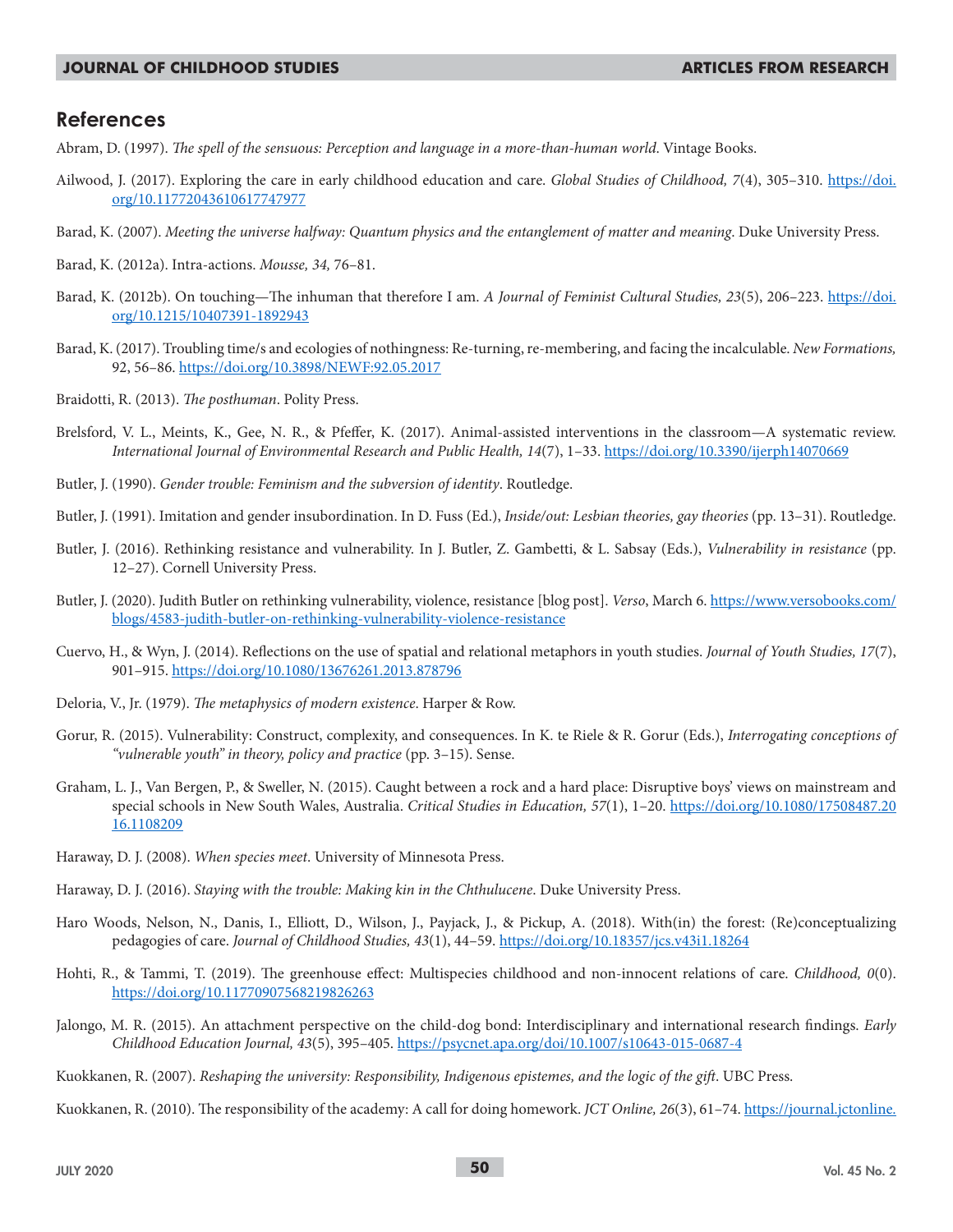#### org/index.php/jct/article/view/262

Kimmerer, R. W. (2013). *Braiding sweetgrass*. Milkweed Editions.

- Lloyd, K., Wright, S., Suchet-Pearson, S., Burarrwanga, L., & Country, B. (2012). Reframing development through collaboration: Towards a relational ontology of connection in Bawaka, North East Arnhem Land. *Third World Quarterly, 33*(6), 1075–1094. https://doi. org/10.1080/01436597.2012.681496
- Massumi, B (2004). Translator's foreword: Pleasures of philosophy. In G. Deleuze & F. Guattari (Authors), *A thousand plateaus*.Bloomsbury.
- Mills, M., Keddie, A., Renshaw, P., & Monk, S. (2017). *The politics of differentiation in schools*. Routledge.
- Mills, M., & McGregor, G. (2016). *Engaging students in engaging schools: Lessons from Queensland's alternative education sector*. Youth Affairs Network Queensland.
- Niesche, R., & Gowlett, C. (2019). *Social, critical, and political theories for educational leadership*. Springer.
- Noddings, N. (2012). The caring relation in teaching. *Oxford Review of Education, 38*(6), 771–781. https://doi.org/10.1080/03054985.20 12.745047
- Nolan, K. M. (2011). Oppositional behavior in urban schooling: Toward a theory of resistance for new times. *International Journal of Qualitative Studies in Education, 24*(5), 559–572. https://doi.org/10.1080/09518398.2011.600263
- Serpell, J., McCune, S., Gee, N., & Griffin, J. A. (2017). Current challenges to research on animal-assisted interventions. *Applied Developmental Science*, 1–11. https://doi.org/10.1080/10888691.2016.1262775
- Shay, M., Morgan, A., Lampert, J., & Heck, D. (2016). Introduction to the special issue on alternative pathways in education for disenfranchised children and young people in the Australian context. *International Journal of Child, Youth, and Family Studies, 7*(2), 1171–177. https://doi.org/10.18357/ijcyfs72201615716
- Somerville, M. (2018). Posthuman theory and practice in early years learning. In A. Cutter-Mackenzie-Knowles, K. Malone, & E. Barratt Hacking (Eds.), *Research handbook on childhoodnature: Assemblages of childhood and nature research*. Springer International Handbooks of Education.
- Taylor, A., & Pacini-Ketchabaw, V. (2015). Learning with children, ants, and worms in the Anthropocene: Towards a common world pedagogy of multispecies vulnerability. *Pedagogy, Culture, & Society, 23*(4), 507–529. https://doi.org/10.1080/14681366.2015.1 039050
- te Riele, K. T. (2006). Youth "at risk": Further marginalizing the marginalized? *Journal of Education Policy, 21*(2), 129–145. https://doi. org/10.1080/02680930500499968
- Thomson, P. (2014). *What's the alternative? Effective support for young people disengaging from the mainstream*. Princes Trust.
- Thomson, P., & Pennacchia, J. (2016). Disciplinary regimes of "care" and complementary alternative education. *Critical Studies in Education, 57*(1), 84–99. https://doi.org/10.1080/17508487.2016.1117506
- Tipper, B. (2011). "A dog who I know quite well": Everyday relationships between children and animals. *Children's Geographies, 9*(2), 145–165. https://doi.org/10.1080/14733285.2011.562378
- Tooth, R., & Renshaw, P. (2018). Children becoming emotionally attuned to "nature" through diverse place-responsive pedagogies. In A. Cutter-MacKenzie-Knowles, K. Malone, & E. Barratt Hacking (Eds.), *Research handbook on childhoodnature* (Ch. 16). Springer International Handbooks of Education.
- Tuck, E. (2011). Humiliating ironies and dangerous dignities: A dialectic of school pushout. *International Journal of Qualitative Studies in Education, 24*(7), 817–827. https://doi.org/10.1080/09518398.2011.632785
- Tuck, E., & Yang, K. W. (2011). Youth resistance revisited: New theories of youth negotiations of educational injustices. *International Journal of Qualitative Studies in Education, 24*(5), 521–530. https://doi.org/10.1080/09518398.2011.600274